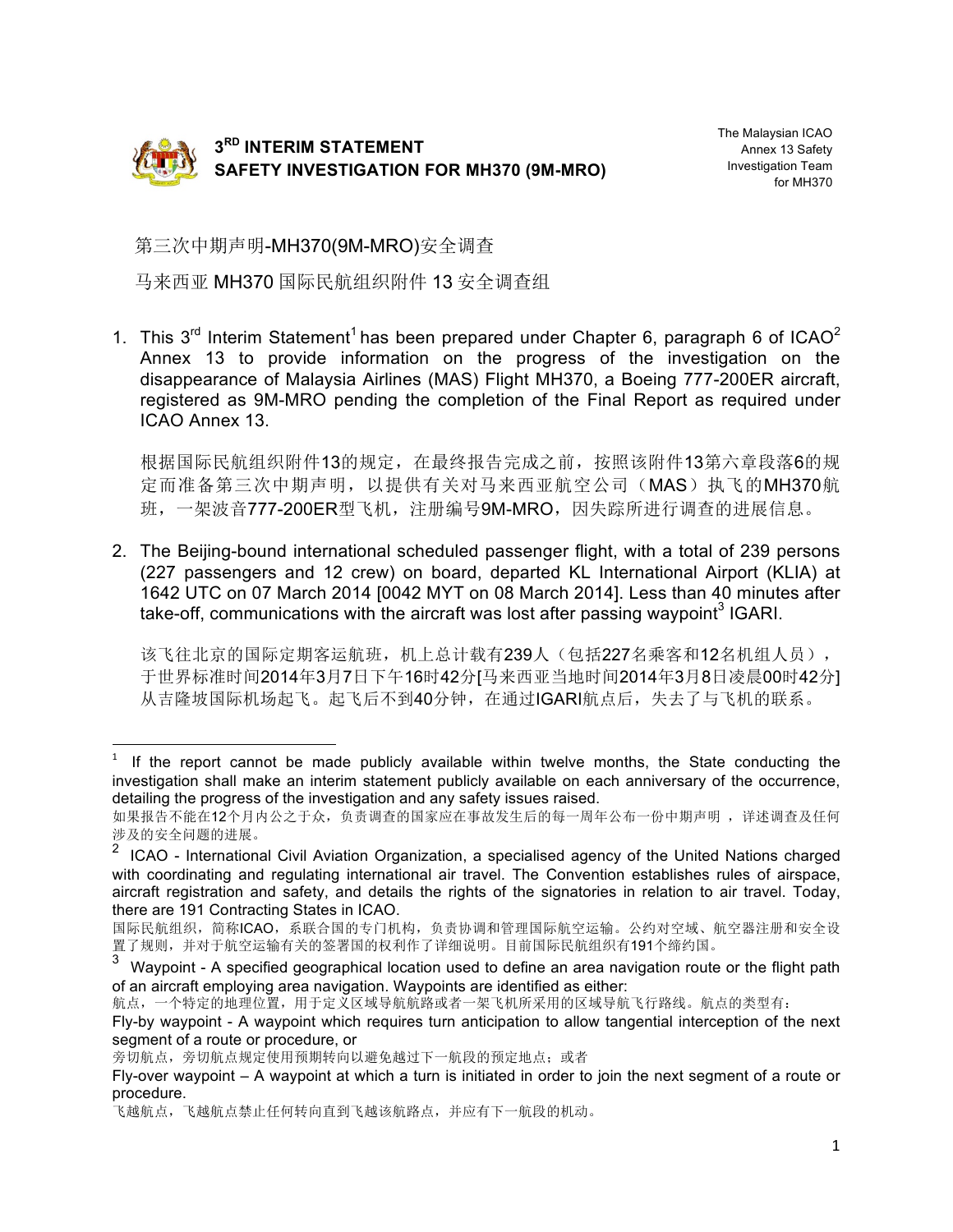3. As a Contracting State of ICAO and in accordance with Annex 13 to the Convention on International Civil Aviation, *Aircraft Accident* and *Incident Investigation*, and under Regulation 126(1)<sup>4</sup> of the Malaysian Civil Aviation Regulations 1996 (MCAR), on 25 April 2014, Malaysia established an independent international Air Accident Investigation Team, known as '*The Malaysian ICAO Annex 13 Safety Investigation Team for MH370*' (the "Team") to investigate the disappearance of flight MH370. The Team, headed by the Investigator-in-Charge, comprises 19 Malaysians and 7 Accredited Representatives of 7 safety investigation authorities<sup>5</sup> from 7 countries.

作为国际民航组织的缔约国,根据国际民航公约附件13"航空器事故和事故征候调查"的 规定,以及马来西亚民用航空法1996第126条第1款的规定,马来西亚于2014年4月25日 成立了独立的国际航空事故调查组,即"马来西亚MH370国际民用航空组织附件13安全 调查组"(简称"调查组"),对MH370航班的失踪进行调查。调查组由调查负责人牵 头,共有19名马来西亚成员和来自七个国家的七个安全调查机构委任的7名代表构成。

4. On 08 March 2015, the 1st Interim Statement and the Factual Information on the Safety Investigation for MH370 were released $6$  to the public on the first anniversary of the disappearance of MH370.

2015年3月8日,关于MH370安全调查的第一次中期声明及事实信息在MH370失踪一周年 之际公布。

<sup>5</sup> Air Accident and Incident Investigation Organisations: 航空器事故和事故征候调查组织为:

<u> 1989 - Johann Barn, mars ann an t-Amhain an t-Amhain an t-Amhain an t-Amhain an t-Amhain an t-Amhain an t-Amh</u>

- Australian Transport Safety Bureau (ATSB) of Australia, 澳大利亚 澳大利亚交通安全局
- l Civil Aviation Administration of the People's Republic of China (CAAC), 中国 中国民用航空局
- Bureau d'Enquêtes et d'Analyses pour la sécurité d l'aviation civile (BEA) of France, 法国 航空事故调查局
- l National Transportation Safety Committee (NTSC) of Indonesia, 印度尼西亚 国家运输安全委员会
- l Transport Safety Investigation Bureau (TSIB) of Singapore (formerly Air Accident Investigation Bureau [(AAIB)), 新加坡 航空事故调查局
- Air Accidents Investigation Branch (AAIB) of United Kingdom, and 英国 航空事故调查局,以及
- National Transportation Safety Board (NTSB) of United States of America. 美国 国家运输安全委员会

 $6$  The 1st Interim Statement and the Factual Information and the 2nd Interim Statement remain available on the websites of the Ministry of Transport (MOT) Malaysia and the Ministry of Communications and Multimedia Malaysia:

第一次中期声明及事实信息以及第二次中期声明仍可以在马来西亚交通部(MOT)和马来西亚通信与多媒体部的官网 上下载,网址如下:

- Q *http://mh370.mot.gov.my*
- Q *http://www.mh370.gov.my*

<sup>4</sup> For the purpose of carrying out an investigation into the circumstances and cause of any accident to which these Regulations apply, the Minister shall appoint persons as Inspectors of Air Accidents, one of whom shall be appointed by him as a Chief Inspector of Air Accidents.

对于本规定适用的情形,为进行任何事故情况和原因的调查的目的,交通部长应任命相关人员作为航空事故的调查人 员,交通部长应任命其中的一位作为航空事故的首席调查员。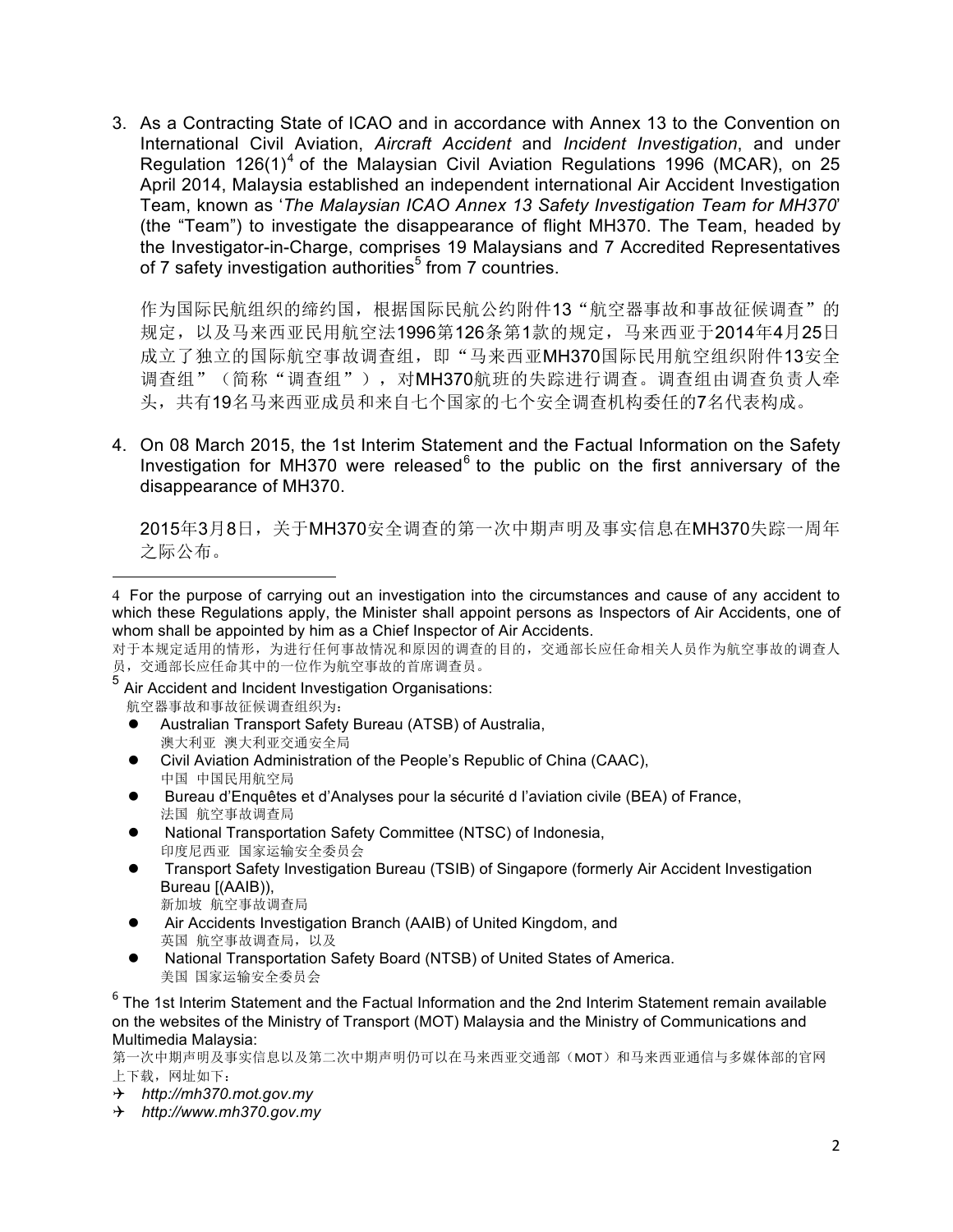5. On 08 March 2016, the  $2^{nd}$  Interim Statement was released to the public on the second anniversary of the disappearance of MH370.

2016年3月8日, 第二次中期声明在MH370失踪两周年之际公布。

6. To-date, the main wreckage of MH370 has still not been found despite the almost 3 years search in the South Indian Ocean which has been suspended on 17 January 2017. However, a right flaperon was recovered in the French island of Réunion on 29 July 2015 which was later determined to have been a part of the MH370 aircraft. Further tests on the flaperon were conducted by the French Judicial Authority, including floatation test and a study on the barnacles found on the debris.

时至今日,尽管在南印度洋的搜寻持续了近三年的时间,并于2017年1月17日中止,但仍 未发现MH370的主要残骸。但在2015年7月29日于法属留尼旺岛发现了右侧襟副翼,并于 之后被确定为属于MH370飞机的一部分。对襟副翼的进一步检测由法国司法部门负责进 行,包括漂浮测试以及对该残片上所发现的藤壶的研究。

7. Following the recovery of the flaperon more than 20 other floating components and debris possibly from MH370, have been found as far north as the eastern coast of Tanzania and far south as the eastern coast of South Africa. This is in addition to several islands and island nations off the east coast of the African continent. Of these, other than the flaperon, a part of the right outboard flap and a section of the left outboard flap were also confirmed to be from MH370. A few other pieces of debris were determined to be almost certain from MH370 which included some cabin interior items. A listing of these items can be found at the websites of the Ministry of Transport (MOT) Malaysia and the Ministry of Communications and Multimedia Malaysia:

在襟副翼被发现之后,在北至坦桑尼亚东海岸和南至南非东海岸的区域内发现了超过20件 的其他可能来自于MH370的漂浮部件和残片。这些区域不包括非洲大陆东海岸外的一些 岛屿和岛国。除了襟副翼,在这些部件和残片中,右外侧襟翼的一部分和左外侧襟翼的一 部分也被确认来自于MH370。其他一些残片则被确认为几乎肯定来自于MH370, 包括一 些机舱内部物件。这些残骸的清单可以在马来西亚交通部(MOT)和马来西亚通信与多 媒体部的官网上下载,网址如下:

*http://mh370.mot.gov.my http://www.mh370.gov.my*

8. Damage examination on the recovered part of the right outboard flap, together with the damage found on the right flaperon has led to the conclusion that the flaps were *most likely* in the retracted position. Recovery of the cabin interior debris suggests that the aircraft was likely to have broken up. However, there is insufficient information to determine if the aircraft broke up in the air or during impact with the ocean. Details of this examination can be found at the ATSB's website:

根据对找到的右外侧襟翼所进行的损伤检测,以及在右侧襟副翼上所发现的破损可以得 出这样的结论,即襟翼当时有很大的可能处于缩回的位置。所发现的机舱内部残片则表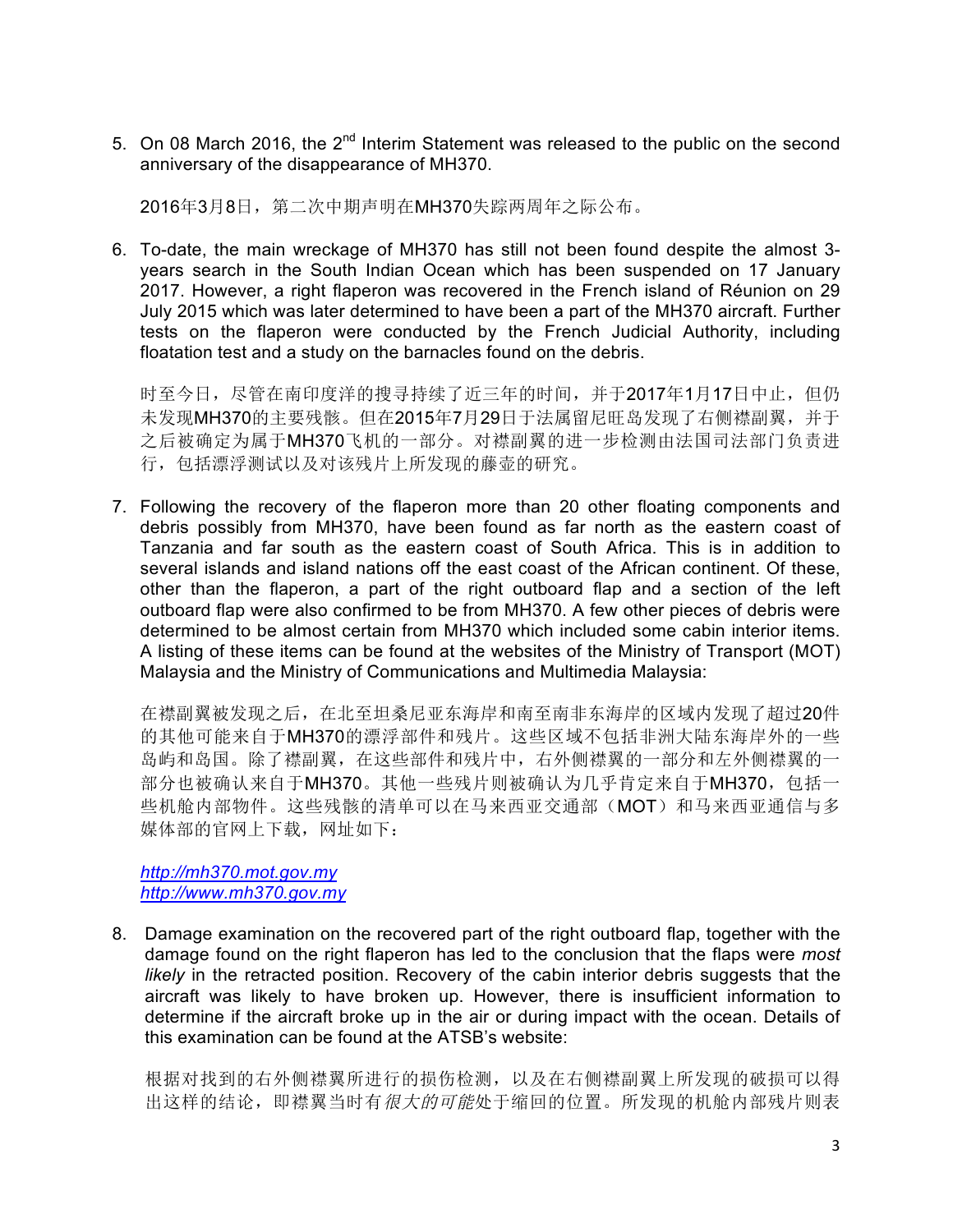明飞机当时有可能已经解体。然而,这些信息尚不足以确定飞机是在空中解体还是在与 海洋的冲击下解体。该检测的细节可以在澳大利亚交通安全局(ATSB)的官网上找到:

*http://www.atsb.gov.au/publications/investigation\_reports/2014/aair/ae-2014-054/*

9. At the time of writing of this Statement, additional parts are still being found along the coasts of south-east Africa. Examination of these items is continuing.

在起草本声明之时,仍有额外的残片在非洲东南部海岸被持续发现。对这些物件的检测 仍在继续。

10. Based on available information, the Team is presently working towards finalising its analysis, findings/conclusions and safety recommendations on eight relevant areas associated with the disappearance of flight MH370. New information that may become available before the completion of the Final Report may alter these analysis, findings/conclusions and safety recommendations.

根据现有信息,调查组目前仍在努力工作, 以完成与MH370航班失踪相关的八个有关方 面的分析,调查结果/结论以及航空安全建议等工作。在完成最终报告之前,可能会取得 新的信息,而这些新的信息可能会改变这些分析,调查结果/结论以及安全建议。

11. The eight areas being reviewed by the Team are as follows:

调查组正在研究以下八个方面:

a) Diversion from Filed Flight Plan Route;

从申请的飞行计划航线转向;

b) Air Traffic Services Operations;

空中交通服务操作;

c) Flight Crew Profile;

机组成员情况;

d) Airworthiness & Maintenance and Aircraft Systems;

适航性及维护保养和航空器系统;

e) Satellite Communications;

卫星通讯;

f) Wreckage and Impact Information;